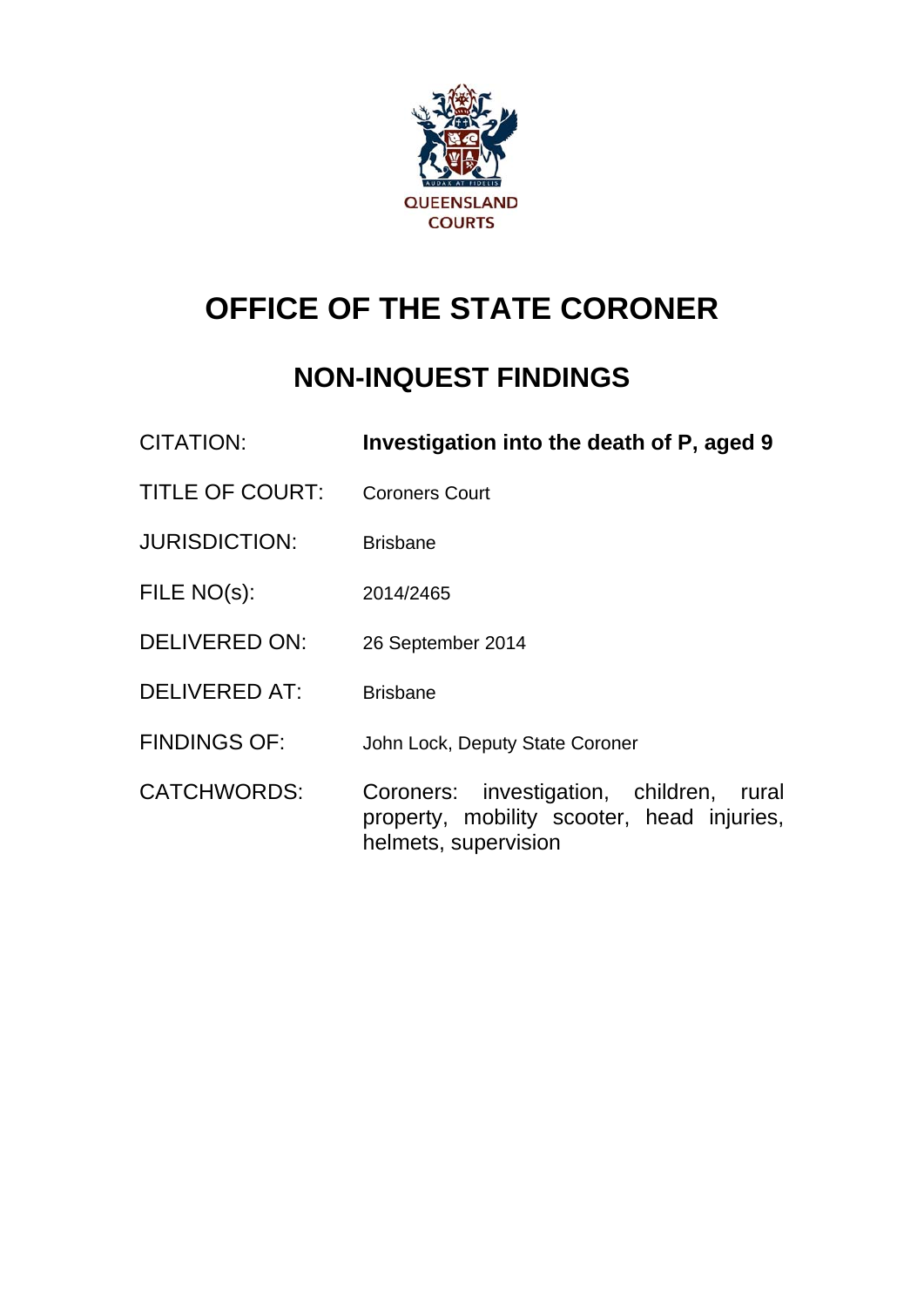## **Introduction**

P was aged nine.

On 10 July 2014 she suffered fatal head injuries as a result of a crash occurring while she was riding as a passenger on a mobility scooter.

#### **Autopsy results**

An external autopsy examination was ordered together with a post-mortem CT scan. This revealed the cause of death was a result of severe head injuries as a result of a mobility scooter accident.

### **The investigation**

P was visiting a rural property owned by Mr M. Mr M was the employer of P's mother and P would often visit the property and play with Mr M's son, O. Among other activities, the children would often ride a Pride Ultimate mobility scooter. It is apparent they had driven the scooter many times.

P's mother was not at the property at the time. She had been present previously when the children were on the scooter but had put in place strict boundaries especially not allowing her daughter to ride down to the hideout area because of the ridge line leading down to the creek. She had told P to park at the end of the driveway where it was flat and walk the rest of the way.

The scooter itself has a maximum speed of up to 15 kilometres an hour when set to the high speed and 7.5 kilometres an hour when set to low speed. After the crash, the scooter was found in situ set to high speed.

It is apparent that around lunchtime O and P were playing outside. During that time, and apparently without Mr M's knowledge, P and O began riding the scooter. In the lead up to the crash, O had been sitting on P's lap and they were intending to go to a hideout they had made in a creek bed nearby. O had full control of the mobility scooter.

As they were travelling towards the creek O lost control of the scooter, which then fell approximately 2.3 metres over the ridge. O received only minor injuries but P fell and hit the rocks below. Neither child was wearing a helmet at the time.

Mr M finished making lunch and tried to find the children. When they were not near the house he drove his motor vehicle down towards the hideout. From the hideout location he looked back up the creek bed and saw his son. He made his way to where P was slumped over the rocks but she did not respond.

He brought P back to the house and called for assistance. He was assisted by someone trained in first aid who was visiting the premises and conducted CPR. Queensland Ambulance Services attended but P was declared deceased.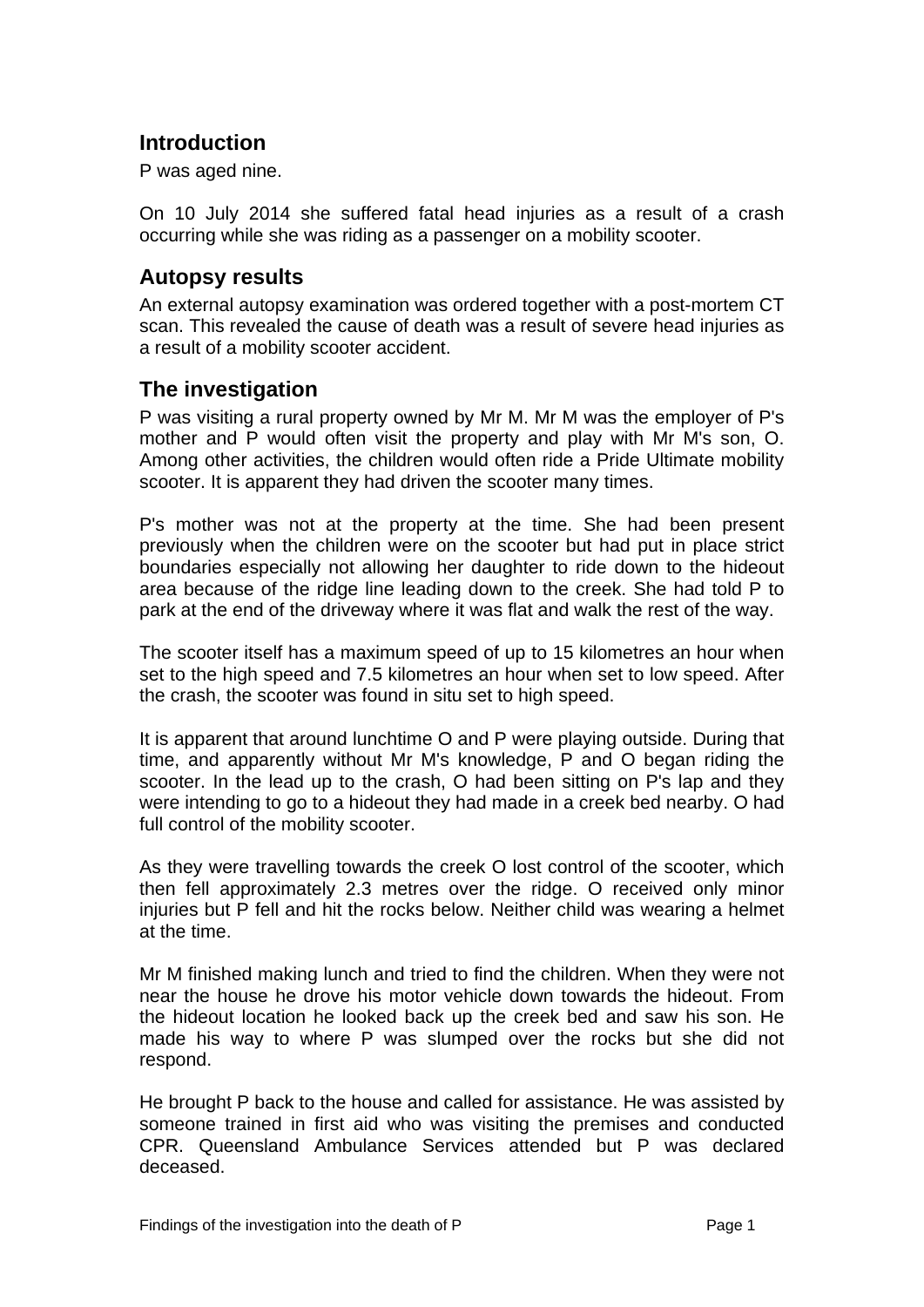The police investigation concluded that as O was only four years old, he would not have had the proper control or appreciation of the outcome of losing control of the scooter. The road surface was particularly rough gravel, which included larger size rocks and the handling capability of the mobility scooter would be severely compromised in that terrain.

Issues of supervision also were considered. It was noted the children were in little danger of encountering traffic as the road was rarely used by motorists other than actual residents.

The investigator concluded that even if an adult had been in the general vicinity of where the children were riding on the scooter, the actual crash could still have occurred. Given the scooter did not have an ability to reach greater speed than 15 kilometres an hour, it was regarded as a relatively safe option. The user manual did have instructions concerning riding on outdoor surfaces with advice to reduce speed on uneven terrain. The manual also provided it was not for carrying passengers, although this may have been with a view that the operator was adult sized.

#### **Conclusions**

P has died as a result of a tragic accident. Rural properties are associated with higher rates of injuries to children and many are attributed to motor bikes or quad bikes. Accepting this mobility scooter is not the same type of vehicle, it is still important to recognise that children have a limited capacity to evaluate danger. This sad case is a reminder of the inherent dangers facing children when they are allowed to undertake tasks for which they are completely unsuited, particularly when unsupervised.

The wearing of a helmet may have prevented the serious consequences of this crash.

Further, notwithstanding the road may not have been regularly utilised by anyone other than local residents, it does not lessen the responsibility of supervising adults to ensure as safe a play environment as is possible. This clearly was not such an environment.

This tragic case occurred during the course of my considering my findings in relation to three children who had died when riding quad bikes. There are many similarities to those cases raising issues of overestimating the capacity of children to ride such vehicles safely and to make appropriate decisions when problems occur, the wearing of helmets, carrying of passengers when the vehicle is unsuited for this purpose, and supervision.

P's mother was anxious that her child's death was not in vain and she hoped awareness could be raised to reinforce to Australians, especially those in rural communities, the inherent dangers that surround children everyday and to prompt adults to consistently evaluate their environment and take responsible steps to keep children safe.